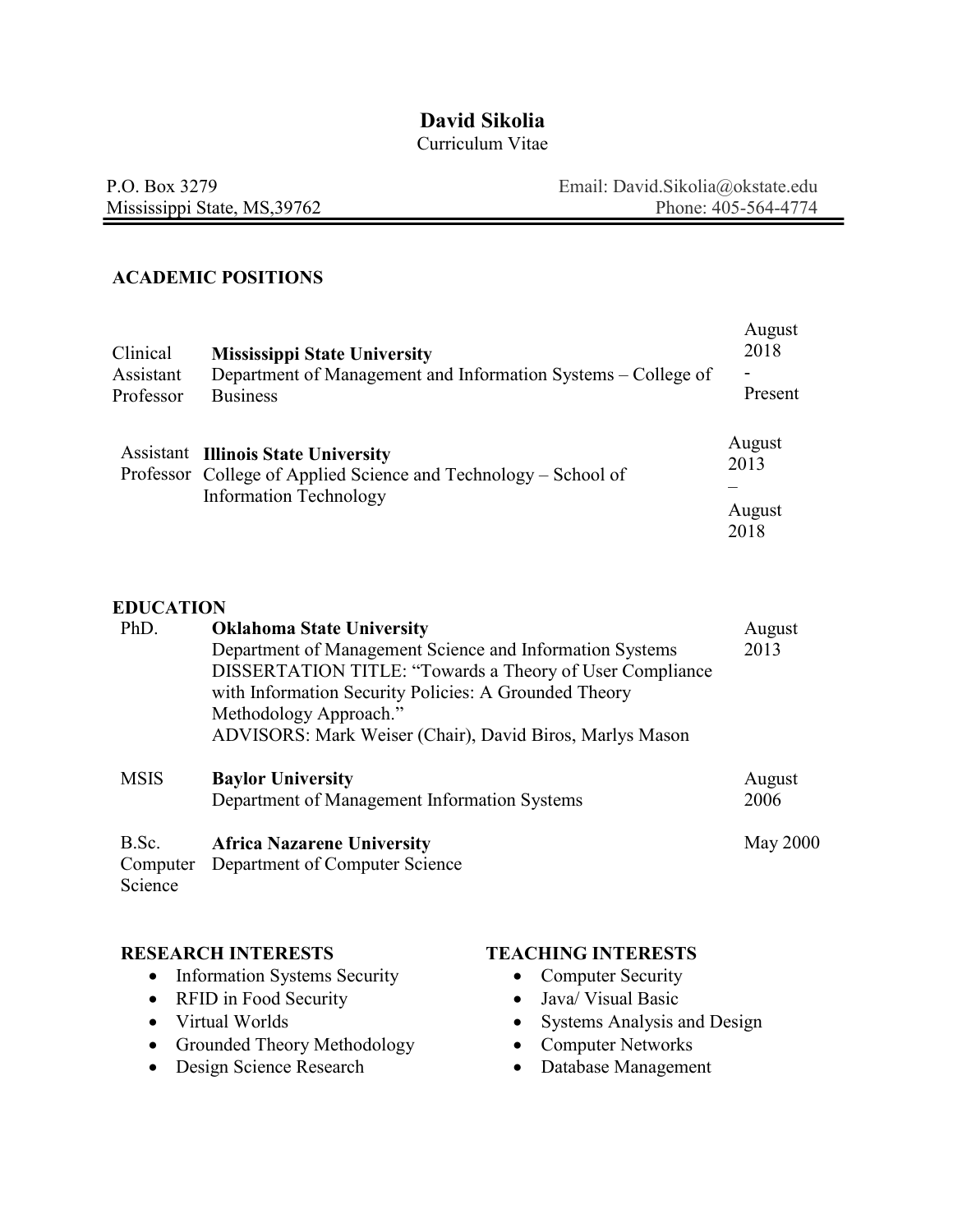## **PUBLICATIONS**

## REFEREED JOURNAL ARTICALS

- "Protection Motivation and Deterrence: Evidence from a Fortune 100 Company" (with Douglas Twitchell and Glen Sagers), *AIS Transactions on Replication Research*, 4(7), 1  $-14$  (June 2018).
- "Motivating Employees to Comply with Information Security Policies" (with David Biros), *Journal of Midwest AIS*, 2016(2), 7-25(July 2016).
- "A Design Science Approach to Virtual World Implementation of Trade Fairs" (with Ramesh Sharda and Joe Thomas) *Pacific Asia Journal of the AIS*, 4(2), 49-72 (June 2012).
- "The Perceived Dichotomy between Current Green IT Initiatives and Information Security" (with David Biros and Michael Hass) *Cutter IT Journal*, 21(2), 26-31(January 2008).

## CONFERENCE PROCEEDINGS

- **David Sikolia**. "Compliance with Information Security Policies: A Meta-Analysis of the role of the definition of the term "Security Policies"," *Proceedings of the 25th Americas Conference on Information Systems* (AMCIS 2019).
- **David Sikolia** and Pruthikrai Mahatanankoon. "Intention to Remain in a Computing Program: Exploring the Role of Passion and Grit," *Proceedings of the 23rd Americas Conference on Information Systems* (AMCIS 2017).
- **David Sikolia** and David Biros. "The policy-practice gap: Describing discordances between regulation on paper and organizational practices," *Proceedings of the 12th Midwest Association for Information Systems* (MWAIS 2017).
- **David Sikolia,** Douglas Twitchell and Glen Sagers. "Employees' Adherence to Information Security Policies: A Partial Replication," *Proceedings of the 22nd Americas Conference on Information Systems* (AMCIS 2016)
- BEST PAPER (*First place*)
	- o **David Sikolia** and David Biros. "Motivating Employees to Comply with Information Security Policies," *Proceedings of the 11th Midwest Association for Information Systems* (MWAIS 2016)
- **David Sikolia**, David Biros, Mark Weiser and Marlys Mason. "A Theory of Employee Compliance with Information Security Policies," *Proceedings of the 9th Midwest Association for Information Systems* (MWAIS 2014)
- **David Sikolia**, "A Thematic Review of User Compliance with Information Security Policies Literature," *Journal of Digital Forensics, Security & Law.* (2013 Conference supplement, p101-104.4p)
- **David Sikolia**, David Biros, Mark Weiser and Marlys Mason. "Trustworthiness of Grounded Theory Methodology Research in Information Systems," *Proceedings of the 8th Midwest Association for Information Systems* (MWAIS 2013)
- **David Sikolia**, David Biros, Mark Weiser, Nicholas Romano. "Trust in Mobile Banking: The Effect of Culture," *Proceedings of the 5th Midwest Association for Information Systems* (MWAIS 2010)
- **David Sikolia**, David Biros, Ramesh Sharda. "Trust and TAM in Mobile Commerce", *Proceedings of the 7th Annual Big XII+ MIS Research Symposium*, Lincoln, Nebraska. 2009.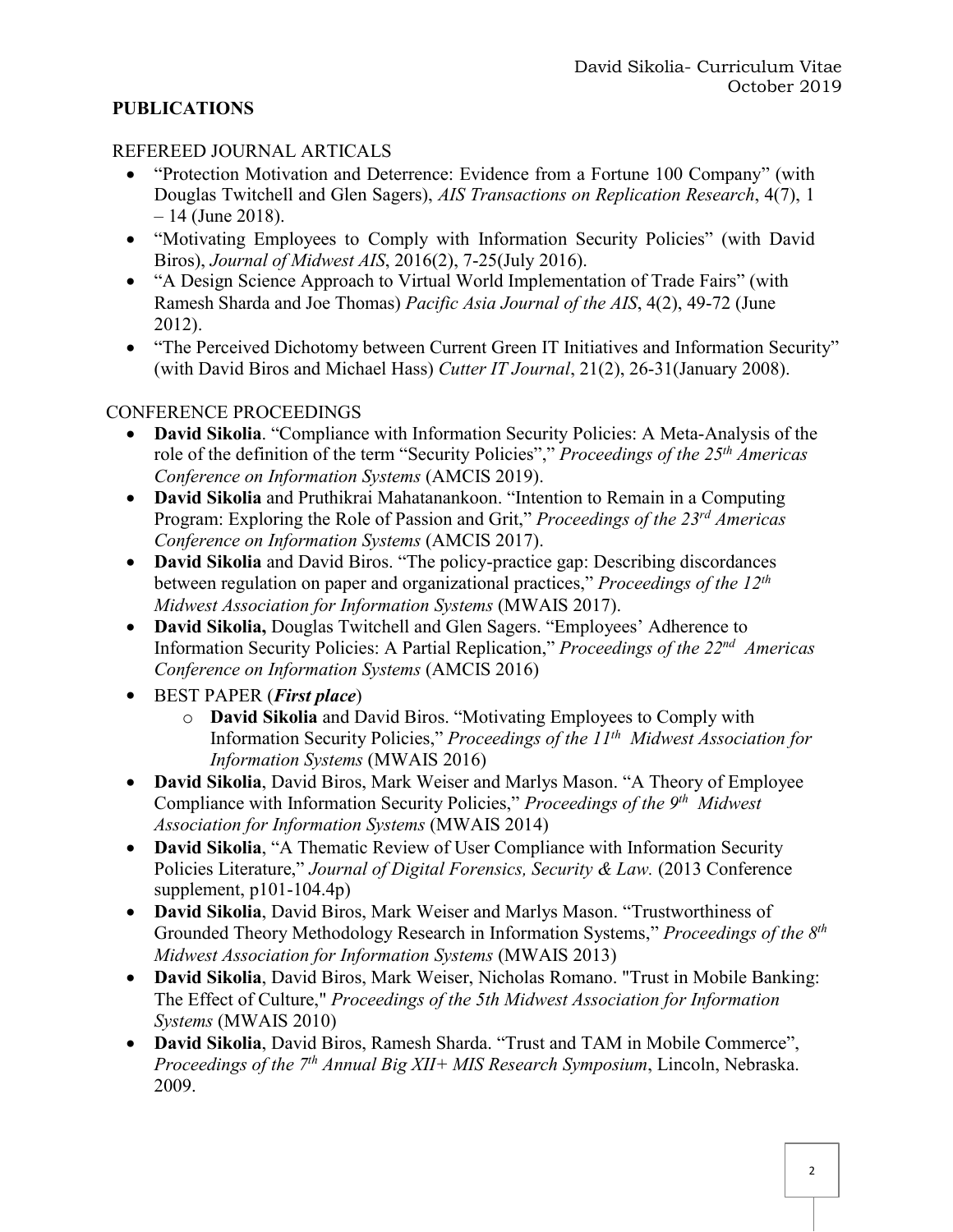## **MANUSCRIPTS IN PREPARATION**

- Adoption of mobile payments *In collaboration with Dr. Merrill Warkentin and Dr. Karen Renaud.*
- Fake news study *In collaboration with Dr. Kent Marett Steve Canfield.*
	- Targeting a special issue of ACM-DTRAP Journal
- Development of an Instrument to Measure User Perceptions of the Quality of an Information Systems Security Policy.
	- *Targeting the European Journal of Information Systems.*
- The Insider Threat: The Moderating Role of Anger on Deterrence Measures.
	- § *Targeting Decision Support Systems*

## **CONFERENCE PRESENTATIONS**

- "Intention to Remain in a Computing Program: Exploring the Role of Passion and Grit," *Proceedings of the 23rd Americas Conference on Information Systems* (AMCIS 2017).
- "The policy-practice gap: Describing discordances between regulation on paper and organizational practices," *Proceedings of the 12th Midwest Association for Information Systems* (MWAIS 2017).
- "Employees' Adherence to Information Security Policies: A Partial Replication," *Proceedings of the 22nd Americas Conference on Information Systems* (AMCIS 2016).
- "Motivating Employees to Comply with Information Security Policies," *Proceedings of the 11th Midwest Association for Information Systems* (MWAIS 2016).
- "Motivating Employees to Comply with Information Security Policies". *AIS SIGSEC - Workshop on Information Security and Privacy (WISP) 2015 in Ft. Worth, TX.*
- "A Financial Case for RFID in Grain Transport and Storage". "*42nd Annual Meeting of the Decision Sciences Institute*," Boston: Decision Sciences Institute, 2011.
- "A Business Case for RFID in Grain Storage". "*41stAnnual Meeting of the Decision Sciences Institute*," San Diego: Decision Sciences Institute, 2010.
- "First on the Scene: A Forensics Policy Approach", "*39th Annual Meeting of the Decision Sciences Institute*," Baltimore: Decision Sciences Institute, 2008.
- "Trust and TAM in Mobile Commerce," Presented at the *7th Annual Big XII+ MIS Research Symposium*, Lincoln, Nebraska. 2009.

## **PROFESSIONAL ACTIVITIES AND SERVICES EXPERIENCE**

## REVIEWER

- International Journal of Electronic Commerce, December 2010
- AMCIS Mini-Track: Trust in Information Systems, 2011, 2016
- AMCIS Mini-track on Digital Forensics, Security, and Law, 2009
- DSI Mini-track on Accounting and Finance, 2010, 2011
- Midwest AIS conference, 2010, 2013, 2014, 2016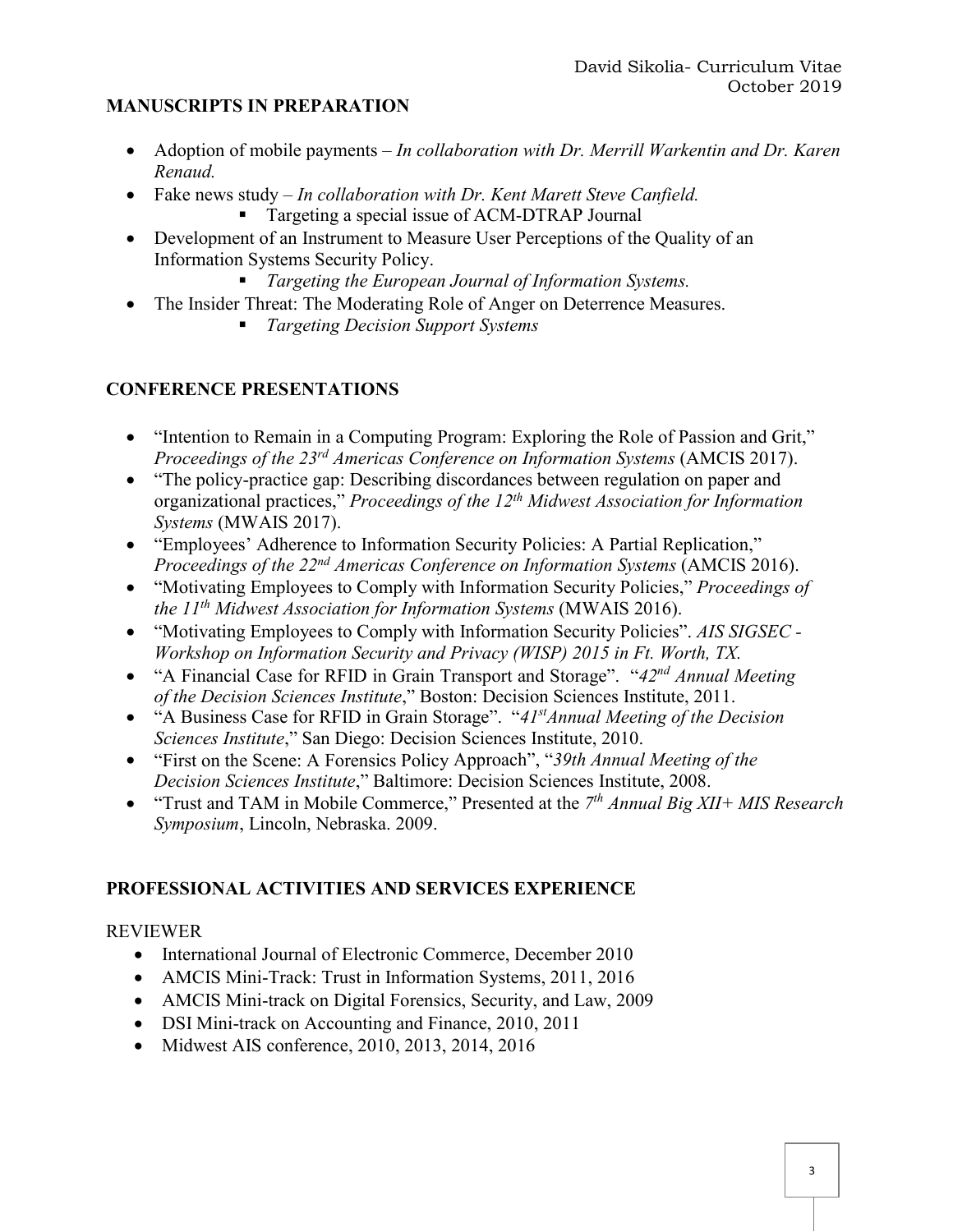SESSION CHAIR

- DSI Annual Meeting in San Diego, CA December 2010
- AMCIS Annual Meeting in Seattle, WA.-August 2012
- AMCIS Annual Meeting in Savannah, GA.-August 2014

### MINI-TRACK CHAIR

- AMCIS Annual Meeting in San Diego, CA August 2016
- AMCIS Annual Meeting in Cancun, MX August 2019

## **TEACHING EXPERIENCE**

| Clinical Assistant<br>Professor | Department of Management and Information<br><b>Systems, Mississippi State University</b>                                                                                                                                                                                                                                                                              | August 2018 - Present          |
|---------------------------------|-----------------------------------------------------------------------------------------------------------------------------------------------------------------------------------------------------------------------------------------------------------------------------------------------------------------------------------------------------------------------|--------------------------------|
|                                 | <b>INSTRUCTOR:</b><br>1. Introduction to Business Information<br><b>Systems</b><br>2. Advanced Database Design and<br>Administration<br>3. Business Database Systems<br>4. Decision Support Systems<br>5. Secure Systems Analysis and Design                                                                                                                          |                                |
| Assistant<br>Professor          | School of Information Technology, Illinois State<br>University                                                                                                                                                                                                                                                                                                        | August $2013 -$ August<br>2018 |
|                                 | <b>INSTRUCTOR:</b><br>1. Fundamentals of Information Assurance &<br>Security.<br>2. Computer Application Programming with<br>Java.<br>3. Structured Problem-Solving Using the<br>Computer with Java.<br>4. Practical Cryptography and Trusted Systems<br>5. Computer Hardware and Software Concepts<br>Security Incident and Event Management,<br>6.<br>and Forensics |                                |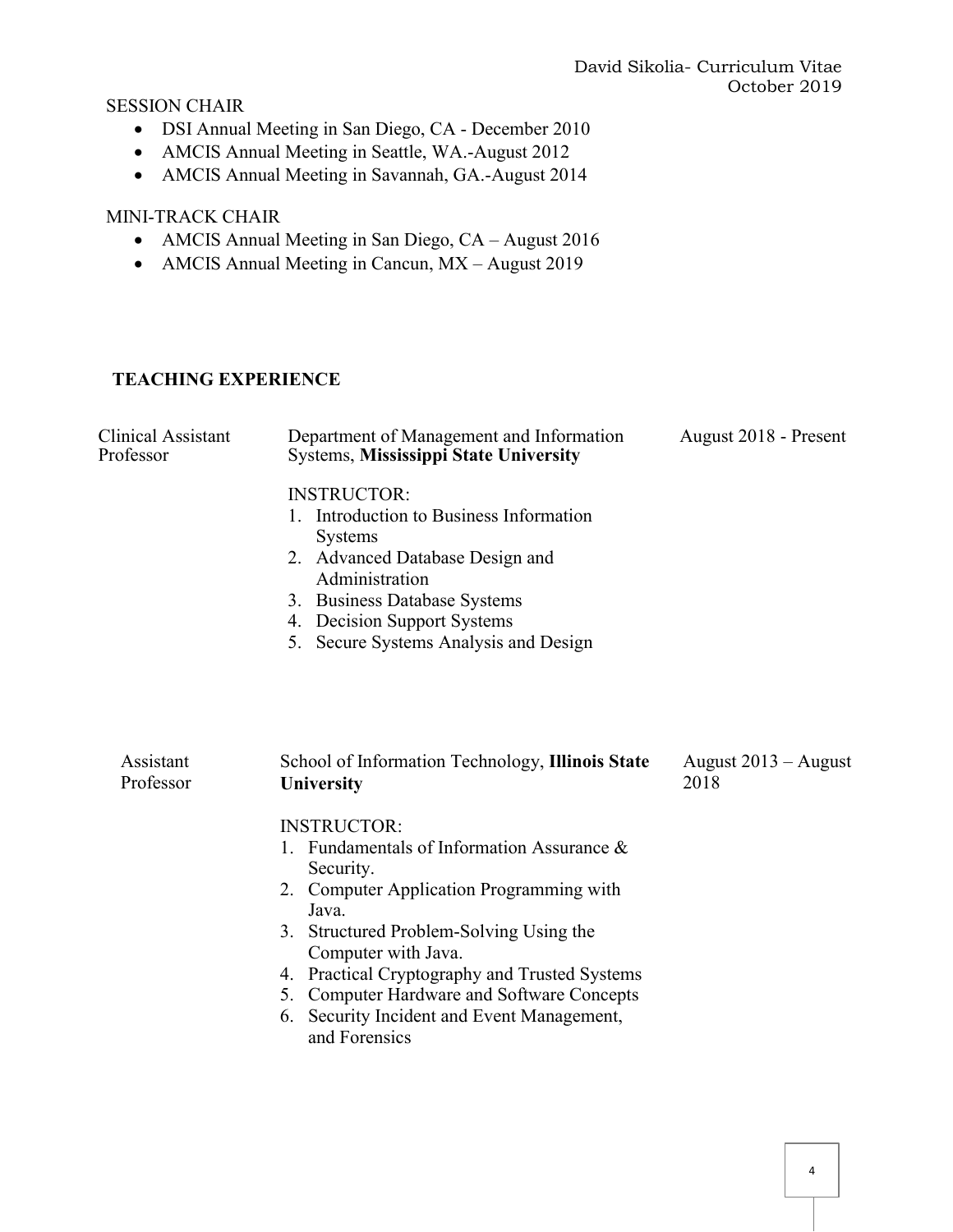| <b>Graduate Teaching</b><br>Associate | Spears School of Business, Oklahoma State<br><b>University</b><br><b>INSTRUCTOR:</b><br>Advanced Software Development with<br>$\bullet$<br><b>Visual Basic</b><br><b>Operations Management</b><br>$\bullet$ | August 2007 –<br>2013                |
|---------------------------------------|-------------------------------------------------------------------------------------------------------------------------------------------------------------------------------------------------------------|--------------------------------------|
| Graduate Teaching<br>Assistant        | Hankamer School of Business, Baylor University<br><b>GRADER:</b><br>Java programming class homework and<br>$\bullet$<br>exams                                                                               | January $2005 -$<br><b>July 2006</b> |
| Tutor                                 | Student-Athlete Services Academic Support<br><b>Programs. Baylor University</b><br>TUTOR:<br>Information Systems and Swahili<br>٠                                                                           | January $2005 -$<br><b>July 2006</b> |
| Instructor                            | Africa Nazarene University, Nairobi, Kenya<br><b>INSTRUCTOR:</b><br>Introduction to Computer Information<br>$\bullet$<br><b>Systems</b><br><b>Computer Technology Practicum</b>                             | August $2002 - July$<br>2004         |

## **TEACHING EVALUATIONS**

SAMPLE STUDENT EVALUATIONS FROM FALL 2017 (http://ideaedu.org/wp-content/uploads/2016/04/Interpretive-Guide-Diagnostic-Report.pdf)

- Progress on relevant objectives  $-4.2/5.0$
- Excellent teacher  $-4.3/5.0$
- Excellent course -4.2/5.0
- Summary evaluation  $-4.3/5.0$